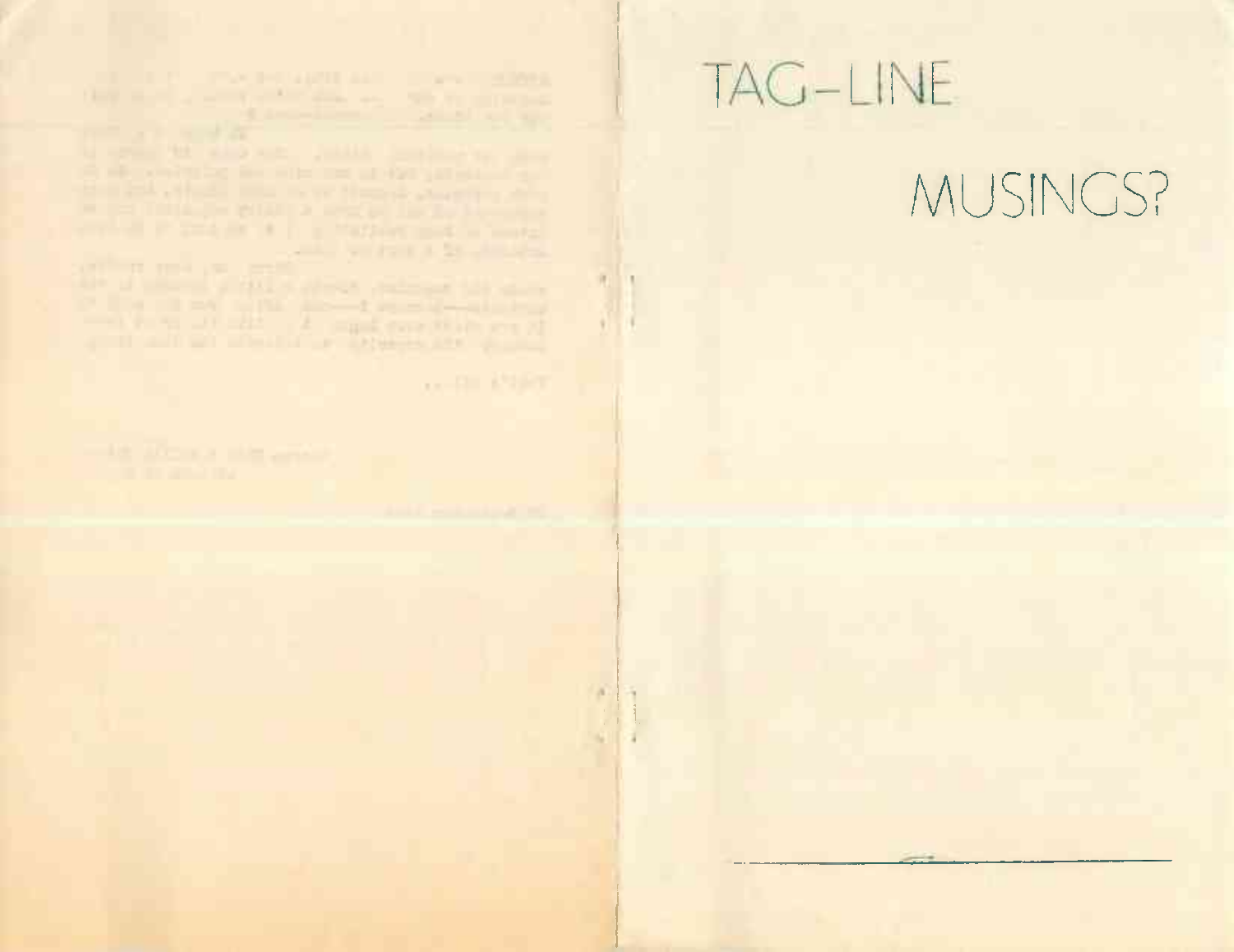## THG-LINE MUSINGS?

SINCE Sappho'S INAUGARATION ONE YEAR AND A HALF ago five issues of the magazine have been released The circulation was limited, as in the case of all non-profit magazines, and an approximate 100-125 copies of the first three issues were published. Perhaps not too oddly, the magazine was for the most part ignored, with a possible eight or ten letters being received <sup>o</sup> n each issue. Of these eight or ten, an average of four readers commented on the text in such a manner as to show that they comprehended, not to say appreciated or enjoyed, the contents.

As the upshoot of this ignorance, or miscomprehension rather, it is only natural that the editors should endeavor to explain, not apologise for, our eims and---inappropriate word !-Ideals. All of our readers have shown evidence that they frankly do not believe even we know these aims and ideals. 'What,\* they ask, 'is the purpose of such a n unorthodox magazine ?' Scmo become quite personal, even to the banal point of reflecting upon superfluous personalities and characteristics. However, they may be disregarded,

Not **only** has the quality of our verse been criticised, but also such entirely unclassifiable signatures such as sincerity, technique, and poetical content. One reader, Raymond Washington, an adolescent residing i <sup>n</sup> Florida, when confronted with the large quantities of free verse which comprise almost the entire text of SAPPHO, had the following witticism to voice: 'Free verse is easfollowing witticism to voice: ier to write that the 'regular kind /metrical, we presume/ and i s frightfully, frightfully modern and sophisticated; but those facts do not necessarily render it good.

In saying this, Mr Washington implies that sophistication i s <sup>a</sup> poor, perhaps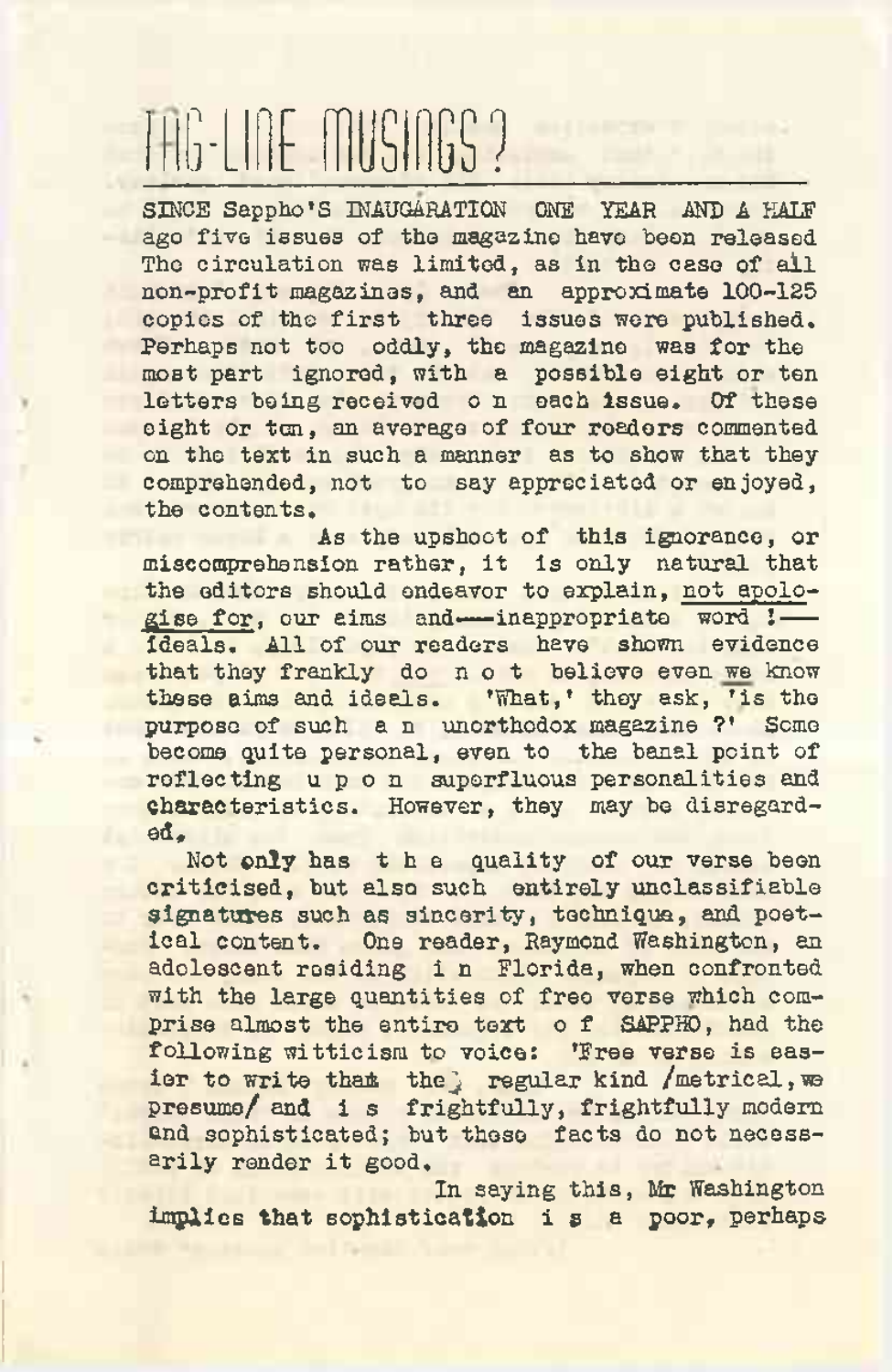somew. <sup>-t</sup> excessive quality, detracting . . re from the te t that assisting it, and implies too that his ova poetry lacks the aforementioned quality. Nevertheless, we know that Mr Washington would be quick to deny this accusation, thereby neutralizing his criticism.

James Lynn Kepner, insistent perpetuator of the 'poetry is beautiful thought, beautifully expressed' theme, and author of two slim volumes which rehash this definition again and again, asserted: 'Your passion for what you conceive to be modern verse has seemingly led you to the conclusion that only the novel form is to be accepted. It is no great accomplishment to search <sup>a</sup> dictionary for its most obscure Words and then string them meaninglessly into a loose metric form. '

It is evident hero, obviously, that Mr Kcpner is attempting an analysis of the poet, rather than the poet's work. As psychology, it is  $n = a$ sense correct, or rather was a number of years ago when he was closely associated with our group. Since that time, however, he fails to realise that we have broadened our views considerably, while he has more or less retained the same level. The accepted level. He is attempting to judge modern theme and modem motivation from the classicist angle, an entirely impossible feat. Either h <sup>o</sup> must simply say that ho does not care for modern themes, or else ho must temporarily climb over to our side of the fence and judge from there. Perhaps his opinion might still be the same, but nevertheless he would be able to offer some sort of foundation for his arguments, which he fails miserably to do now.

Then, our chubby friend T Bruce Yorke refers to individual pieces as 'word salads' while acknowledging that 'criticism in surrealistic poetry is perhaps the hardest field of battle that the self-styled critic will over find himself performing on.'

'/They are/ tag-lino musings' cries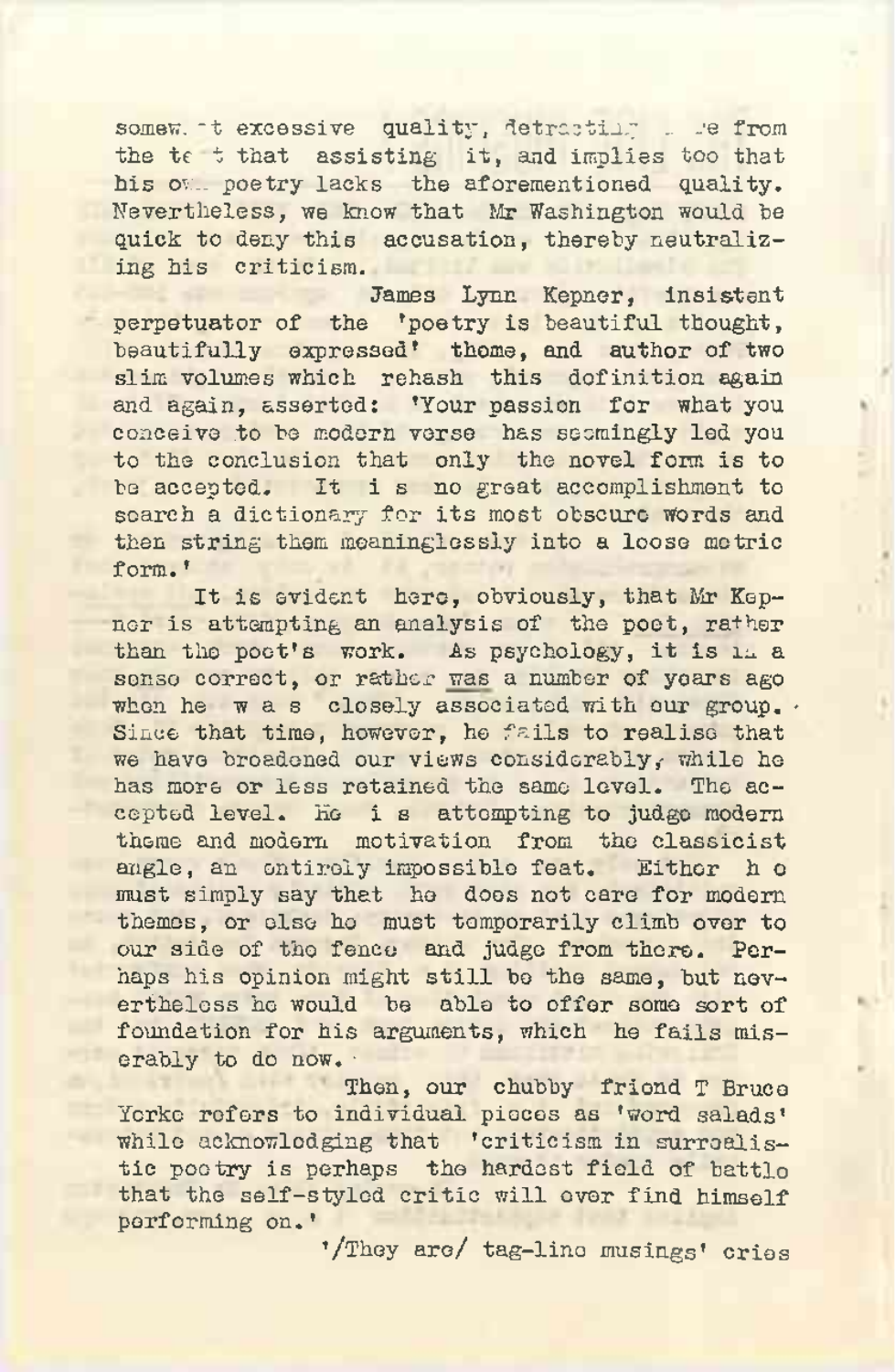Bruce, 'I will desh one off meet without throe minutes thought on it.'

There followed, twelve unrhymod lines, which, we were bound to admit, were in the same stylo as those we had been publishing. So much so as to result in their immediate acceptance. The aforementioned lines appeared in the next issue and were quite widely acclaimed.

What Mr Yerke here infers is that poetry, to be poetry, must be labored ovor, revised, and then carefully typed fop submission. The fact that his own verso Solar Perploxum, was dashed off in a few moments ---- unless' Mr Yerke pulls our editorial leg---- and was then votod as being good, damn good, is proof enough that this premise as applied to our case is all wet.

Others contented themselves with shorter criticisms: 'They sound good, but I don't understand them;'...'Conglomeration of ords without meaning or distinct thought;'...'Pretty Words;'... 'False realism;' end so forth.

Not thatvwe'vo lacked praise. *<sup>A</sup><sup>b</sup> a* matter of fact, compliments and criticisms just about balance in the case of SAP-PHO. The former we enjoy and appreciate--- the latter we think stems basically from misconception and lack not only understanding but also that precious quality, imagination.

Banks Mebane puts it this way: 'I imagine that few of the readers will enjoy much <sup>o</sup> f the verse /in SAPPHO/ unless they are extremely familiar with the type and have attempted to write it themselves. The person with only casual contact with poetry will probably not care for the majority of the poems. Most of them are mood pieces stripped to the barest framework and requiring active rather than passive particip-ATIon by the reader.'

And, friends, that just about sums up the situation. To fully enjoy the odd little 'tag-line musings' in SAPPHO you have to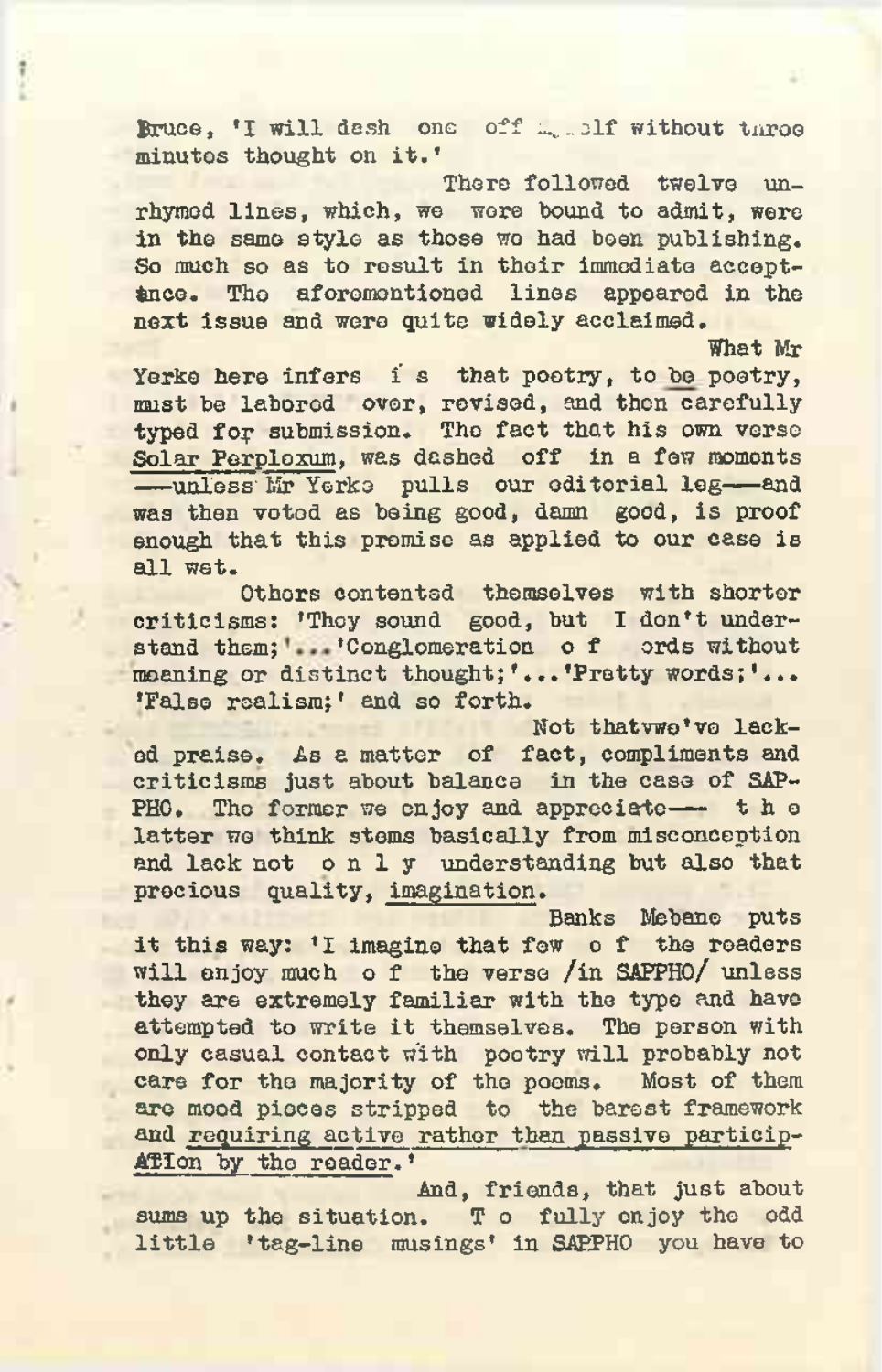strain a brain cell or three, wherein the fundamental difference between ours and the average types of pootry. Poetry, for the most part, is written for the reader's enjoyment and relaxation. And, by god, you can't completely relax when you've got to think a little, paint your own images, instead <sup>o</sup> f having them painlessly presented as Mr Houseman of Mr Lovecraft do.

again, some of our poets may be similiar to those whom Singleton mentioned in NEPENTHE: 'I suspect that the vast majority of the true poets write for themselves personally; and while each of them would probably be pleased if someday someone should like his work, he would undoubtodly refuseto change <sup>a</sup> line of <sup>i</sup> <sup>t</sup> because of /their/ opinions.'

Then

And still another facet in this unending swirl, this time from T E again: 'I would suggest to all of your poets that you get a hold of the one monumental fan poetry publication so far to appear. I refer t <sup>o</sup> NEPENTHE...a truly great collection o f the field's cream... NEPENTHE contains meaty poetry, both in classic forms and in the free verse style which your own group of authors are attempting to emmulate...NEPENTHE...is <sup>a</sup> worthy bible for the scientifictionist fan poet.'

It so happens that of the various people who write for SAPPHO only the editors are familiar with the contents of the aforementioned magazine, and without bragging we can say that wo have digested at thoroughly. However, when Bruce says we ar  $u$ ttempting to emmulate this excellent publication. he is slightly off his noggin. While the editors have sincere admiration for several of the poems contained in NEPE, they signify to us examples of typos of verse that had been adopted twenty years previous.

We have times without number been compar**ed** with NEPENTHE, advisod **to** heed Its policies, Wiews, verse forms, and even format. Well kiddies,